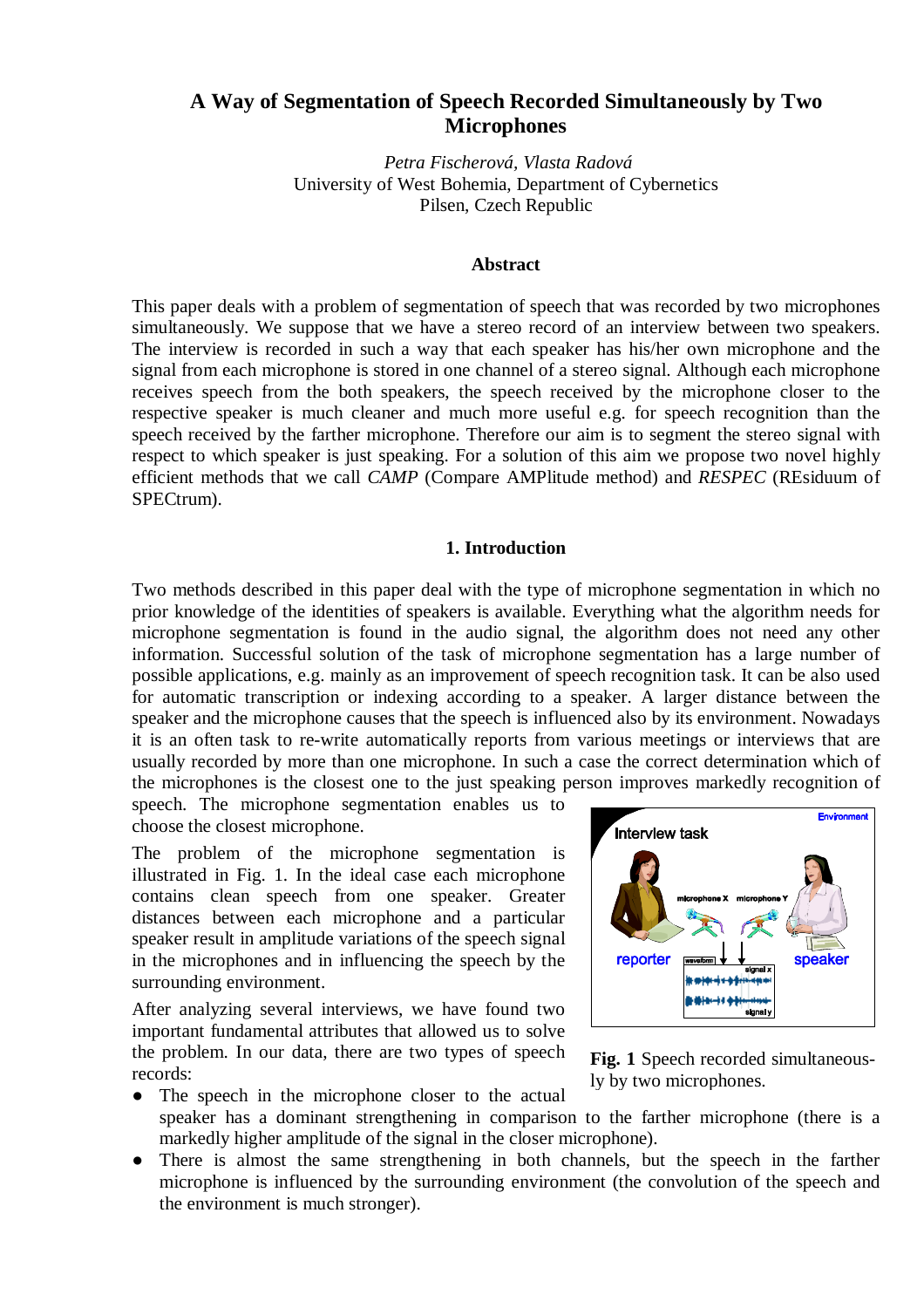These two observations lead to a formation of two newly proposed methods.

The organization of the paper is as follows: First, in Sections 2 and 3 our new methods are explained. In Section 4 experiments are described and achieved results are presented. Finally, in Section 5 some conclusions are given.

## **2. CAMP Method**

The *CAMP* method (*C*ompare *AMP*litude method) is a method that is suitable for the records in which there is a much greater amplitude in the microphone closer to the talking speaker than in the microphone that is farther from this speaker. The *CAMP* method is based on different intensities of the signals from particular microphones measured in the frequency domain.

## *2.1. Description of the method*

- The record is split into small windows (the length of each window is 120 ms). A frequency spectrum is computed for each window by the application of the Fast Fourier Transform (FFT) [1]. The whole intensity of the spectrum is computed in the frequency band  $120 - 1500$  Hz which is the dominant band of the voiced speech, thereby unwanted noise at the lower and higher frequencies is eliminated. The window is shifted along the whole speech signal and the intensity is computed for all the windows.
- This process is done for both channels of the stereo record. The intensity of the first channel is marked as  $e_x$  and the intensity of the second channel as  $e_y$ . Now we can compute the difference between both intensities

$$
residuum = e_x - e_y \tag{1.1}
$$

An example of the function of residuum is depicted in Fig. 2. The positive values of the residuum stand for the higher amplitude of the first channel, whereas the negative values of the

residuum stand for the higher amplitude of the second channel. The vertical black lines in Fig. 2 represent the wanted positions of the changes of the residuum.

- Each sample of the function of residuum obtained in the previous step is compared with a priory determined values SZONE and –SZONE according to the following rules:
	- If the value of the residuum is between the values *SZONE* and –*SZONE* (i.e. the value of the residuum is in so-called low energy band), then it is marked by the value  $-1$ . This situation occurs e.g. for silence or noise.
	- If the value of the residuum is higher than *SZONE*, then it is marked by the value 1 (which means the first channel).



**Fig. 2.** An example of a function of residuum in the CAMP method.

- If the value of the residuum is lower than -*SZONE*, then it is marked by the value 2 (which means the second channel).
- The value of the parameter *SZONE* was set to 1 in our experiments.
- The samples belonging according to the previous step into the low energy band are assigned to the first or to the second channel in this way: the values –1 are replaced by a rounded average of *n* previous values. After this step the function of residuum has only two stages, values 1 and 2. In our experiments the parameter *n* was set to 3.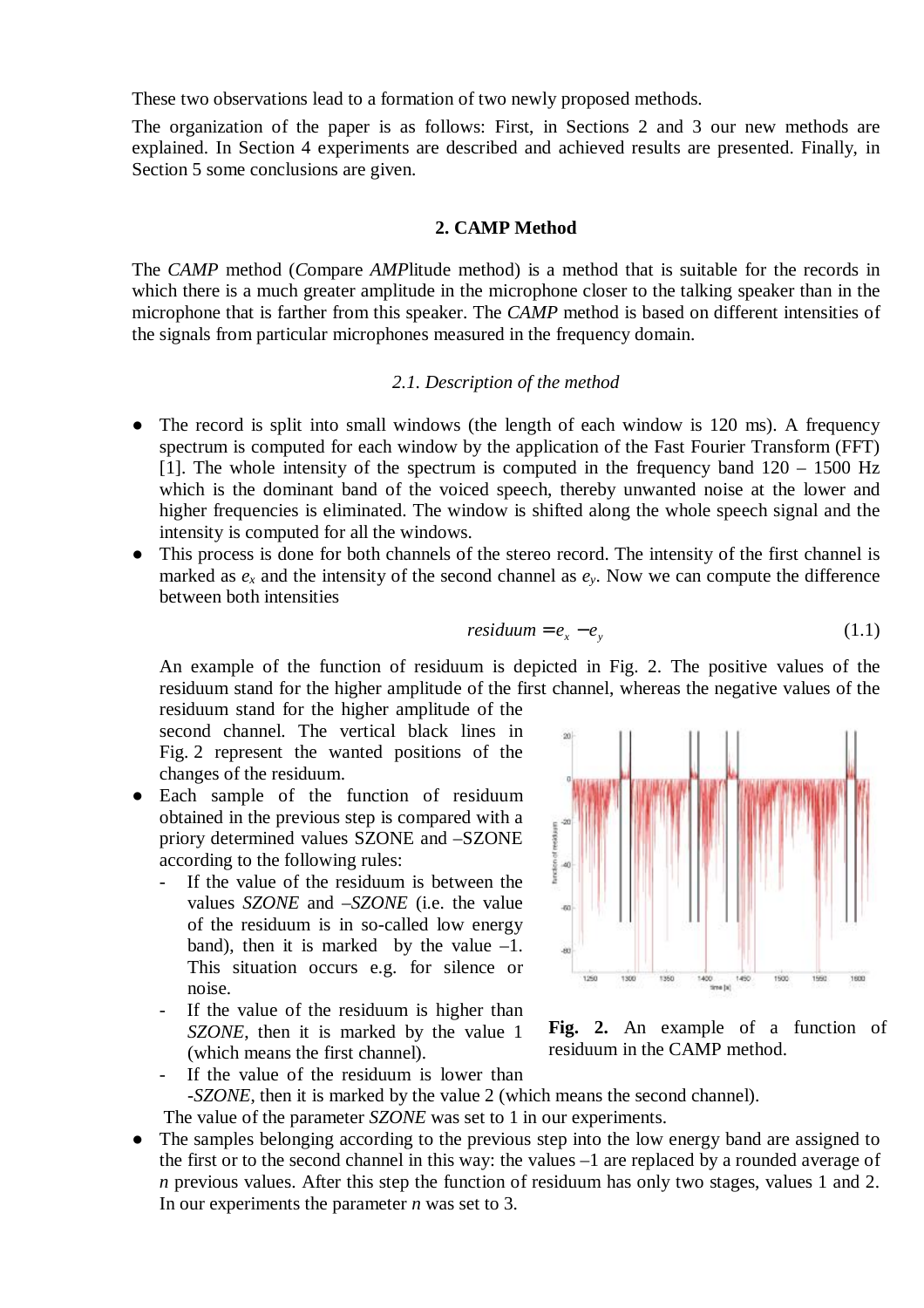• The short segments (in the length 1 or 2 samples) belonging to one channel but surrounded by another channel are replaced according to their neighbors. For example the function of residuum

1 1 1 2 2 1 1 1 1 2 1 1 1 1 1 2 2 2 2 1 2 2 2 1 1 2 2 2 1 2 2 2

is changed to

1 1 1 1 1 1 1 1 1 1 1 1 1 1 1 2 2 2 2 2 2 2 2 2 2 2 2 2 2 2 2 2.

• The positions of the changes between the microphones on the function of residuum are detected and converted into time values.

## **3. RESPEC Method**

The *RESPEC* method is suitable for records where there is almost the same amplitude in both channels or one channel has a dominant amplitude all over the record. The method is based on the fact that the signal from the farther microphone is markedly influenced also by the surrounding environment. It means that the signal from the farther microphone is a convolution of the speech

and the environment. The process of obtaining of the environment from the convolution is illustrated in Fig. 3.

It holds that  $x = s * r$  and  $y = s$ . We suppose that only the signal obtained from the farther microphone is influenced by the environment. In real situations it is not fully true because the signal from the closer microphone is also influenced by the environment. However this influence is not so significant and noticeable



**Fig.3.** An illustration how the environment is obtained in the *RESPEC method*.

as in the farther microphone therefore we can ignore it. The procedure illustrated in Fig. 3 can be then mathematically described as

$$
x = s^* r \xrightarrow{FFT} S \cdot R \xrightarrow{log} \log S + \log R
$$
  
\n
$$
y = s \xrightarrow{FFT} S \xrightarrow{log} \log S
$$

#### *3.1 Description of the method*

- Similarly as in the *CAMP* method, we need information about the low energy band in the record. Therefore the beginning of the *RESPEC* method is the same as in the *CAMP* method up to the comparison of the samples of the function of residuum with the values *SZONE* and -*SZONE*. Then we create a vector of indexes of samples belonging to the low energy band in the whole record.
- A logarithm of the frequency spectrum for each window is computed for both channels and a residuum of spectrum is determined according to the formula

$$
specResiduum = \log F_x - \log F_y, \tag{1.3}
$$

where  $F_x$  denotes the frequency spectrum of the first channel and  $F_y$  denotes the frequency spectrum of the second channel.

The residuum of spectrum is represented by complex numbers. For our purpose, we use only the real part of the complex numbers. Another possibility is to use the absolute values of the complex numbers or the complex conjugate numbers, however results of our experiments showed that in such cases the results are much worse. The real parts of all *specResiduum* values in one window are added together. This is done for each window and as a result we obtain a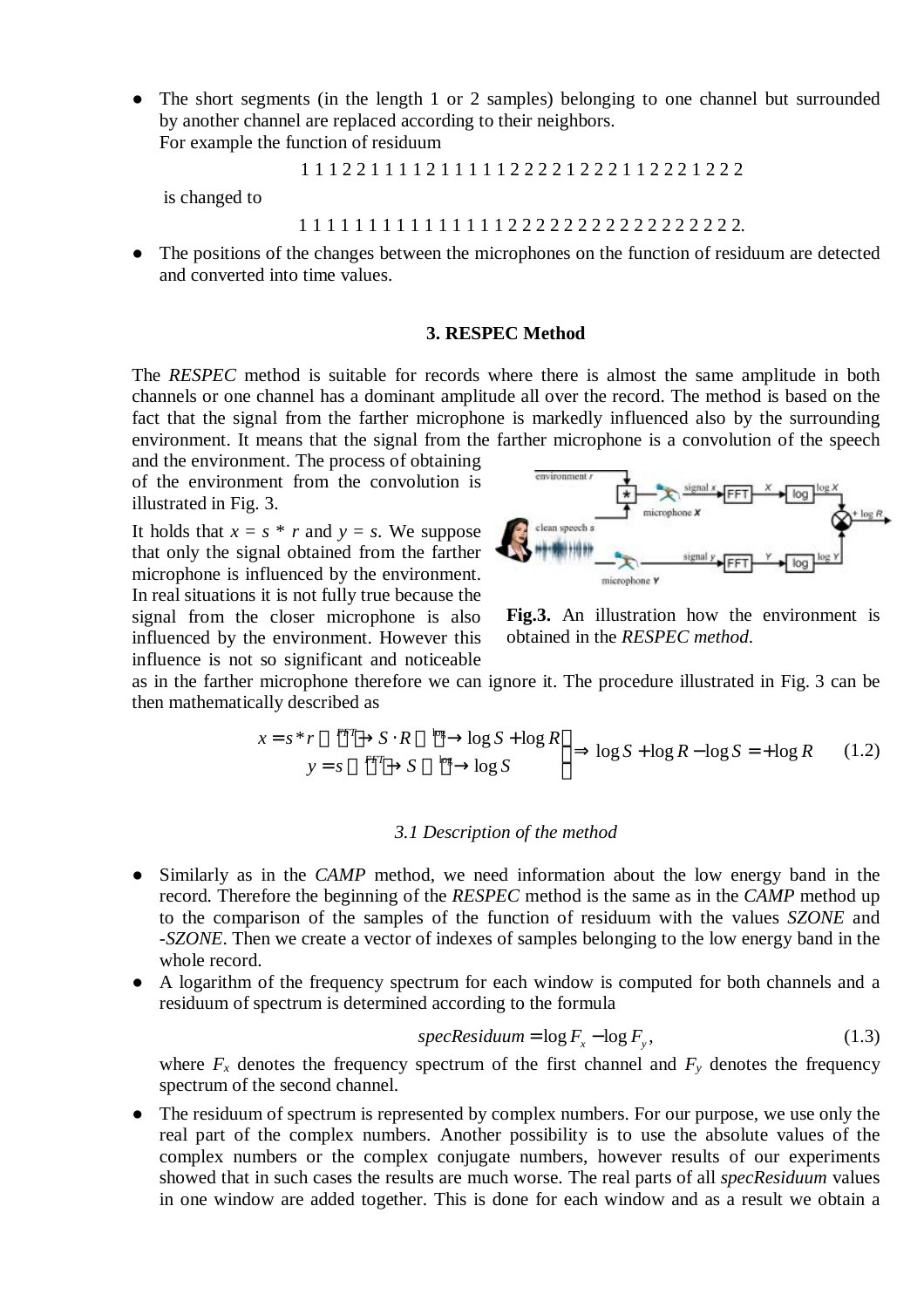time function of spectrum residuum. An example of such a function is depicted in Fig. 4. The vertical black lines represent the wanted positions of the changes between microphones.

- The function of spectrum residuum is filtered by an MA (Moving Average) filter using 3 samples. The filter smoothes short peaks of the function of spectrum residuum.
- The smoothed function not containing samples belonging to the low energy band is used as a training set for two normal probability density functions. The *EM* algorithm [2] is used for the training of a two-mixtured GMM. Initialization



**Fig.4.** An example of a function of spectrum residuum in the *RESPEC* method.

values for the *EM* algorithm are computed by the *K*-means algorithm [3]. Each of the resultant normal density functions represents a model of one channel and is used for classification of individual samples of the smoothed function of spectrum residuum into two classes (two channels). The classification is performed using a Bayes classifier [2], [4]. However, we still do not know which class represents which channel.

- An identification of so-called evident samples of the spectrum residuum function follows. The evident sample is each sample which is located in the outer side from the means of the models. These samples cannot high probably belong to the other class when they are tilted into the opposite area.
- These samples are exactly sorted into the proper nearest class. The process of the identification of the evident samples is shown in Fig.5. We suppose that the values of the mean are  $m_1$  and  $m_2$ ,  $m_1$  is higher than  $m_2$ . Each sample, whose value is

higher than  $m_1$ , belongs evidently to the first class represented by the mean  $m_1$ . Each sample, whose value is lower than  $m_2$ , belongs evidently to the second class.

- The substitution function is created by two previous steps. The values of the substitution function of the samples, which belong to the first class, are marked by 1 and the values of the second class are marked by 2. The samples belonging to the low energy band are still marked by the value  $-1$ .
- The short segments (in the length of 1 or 2 samples) belonging to a channel that are





surrounded by another channel are replaced according to their neighbors. It works as there are no values –1, they are ignored but their indexes are still kept in mind.

The times of the changes of the microphones are determined now. The substitution function still

includes the values 1, 2 and –1. For the segmentation, the values  $-1$  are ignored but their indexes are still remembered. When the microphone change should be in a low energy band, then it is located into the middle of this interval of low energy. The process is illustrated in Fig. 6 where the third change is placed in the middle of the low energy band represented by the value –1.



**Fig.6.** An illustration of the detection of microphone changes.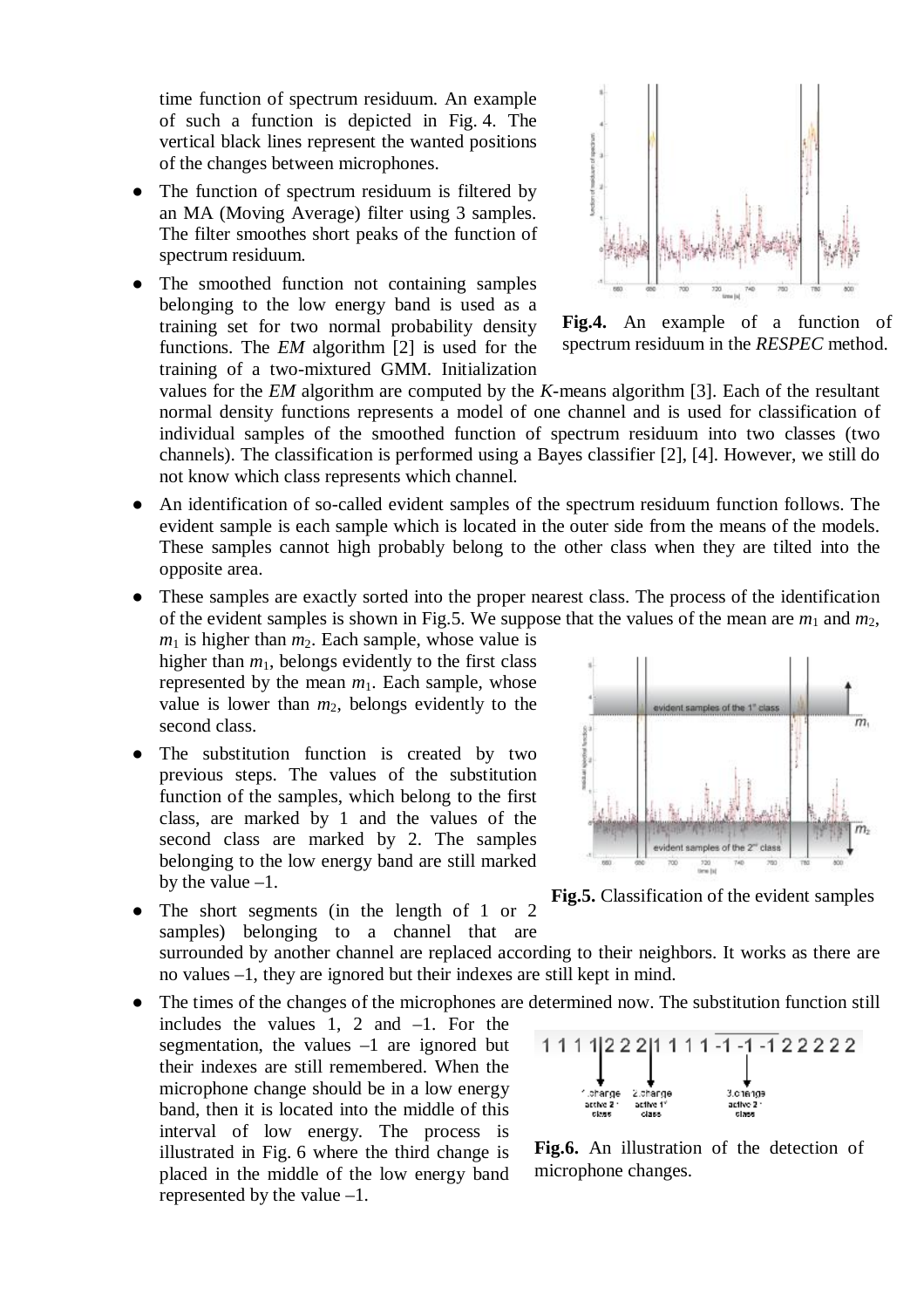● Now we need to decide which class represents the first channel and which class corresponds to the second channel. The spectrum residuum function was computed as  $\log F_x - \log F_y$  in (1.3). The terms  $\log F_x$  and  $\log F_y$  can be substituted by the means of the trained models. The class that belongs to the model with the higher mean is the first channel (signal  $x$ ). Thanks to this rule the found classes are assigned to the correct channels of the stereo record.

## **4. Experiments**

Both methods described in this paper were tested in several experiments. The interview test set consisted of 16 records containing speech of a reporter and a reported person. The reported people spoke about their lives. The length of each record was about 30 minutes.

There were two types of interviews. The first group was characteristic by long parts where only the reported person spoke. The reporter spoke very rarely, usually only one or two words. Each record contained about 13 speaker changes on average.

The second group contained conversation based on questions or comments of the reporter. Some comments were longer, some were very short. Each conversation record contained about 100 speaker changes on average.

The percentage of correctly detected changes is summarized in Table 1.

|          | <b>CAMP</b> | <b>RESPEC</b>             |
|----------|-------------|---------------------------|
|          |             | Accuracy [%] Accuracy [%] |
| 16227_03 | 100         | 93                        |
| 17154_05 | 100         | 75                        |
| 17249_04 | 67          | 100                       |
| 13861_03 | 91          | 91                        |
| 15060 04 | 100         | 82                        |
| 15118_03 | 86          | 86                        |
| 16373_04 | 99          | 98                        |
| 21607 03 | 98          | 99                        |
| 21633_05 | 96          | 97                        |
| 21705_05 | 97          | 100                       |
| 19687_04 | 98          | 100                       |
| 22119_03 | 97          | 100                       |
| 22131_03 | 100         | 94                        |
| 23779_04 | 99          | 79                        |
| 23915_03 | 100         | 94                        |
| 23930_03 | 100         | 85                        |

**Table 1.** Results of the *CAMP* and the *RESPEC* methods.

The *CAMP* method cannot be used for records in which the amplitude of the signals is almost the same or when the surrounding environment influences the speech in the farther microphone very strongly. In the majority of cases the amplitude is strong in the closer microphone and the *CAMP* method segments the record with high accuracy. The function of residuum is a robust function and the amplitude changes are clearly evident. Conversely the *RESPEC* method gives high-quality results for records, in which the speech in the farther microphone is strongly influenced by the surrounding environment caused by a great distance from the speaker. The method is able to